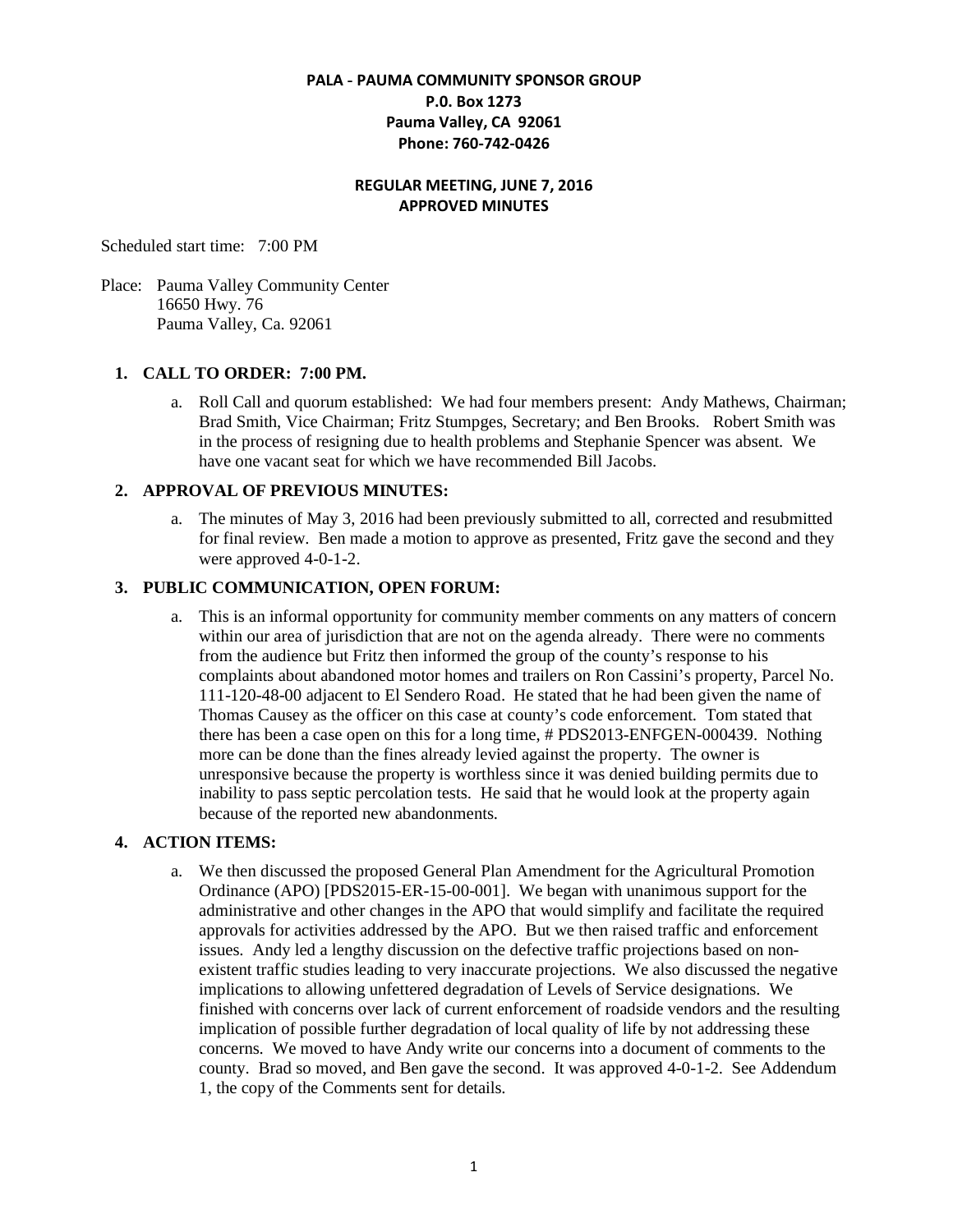#### **5. ADMINISTRATIVE MATTERS:**

- a. Andy informed us that Chairman Smith had indicated his intention of resigning from the Group due to health problems. He also informed us that the BOS still hasn't approved our recommendation of Bill Jacobs to fill the first vacancy. We now have a new seat to fill and should begin advertising for a replacement and, in this, we should continue to consider our attempted outreach for representation on our Group from the local Native American tribes.
- b. There were no communications to the group requiring a response.
- c. There were no expenses to approve or submit.
- d. The next meeting is scheduled for July 5, 2016. Andy stated that we would be reviewing the issue of the new groundwater sustainability requirements with a presentation by the county. There will be a lot of community interest and we should spread the word about this important subject and meeting where the community can learn and give their opinions.
- **6. ADJOURNMENT:** We adjourned at 7:48 PM.

#### **RE: ADDENDUM 1.**

Fritz Stumpges,

PPCSG Secretary

These minutes were approved at the July  $5<sup>th</sup>$  meeting as submitted. Ben made the motion to approve and Brad gave the second. They were approved 5-0.